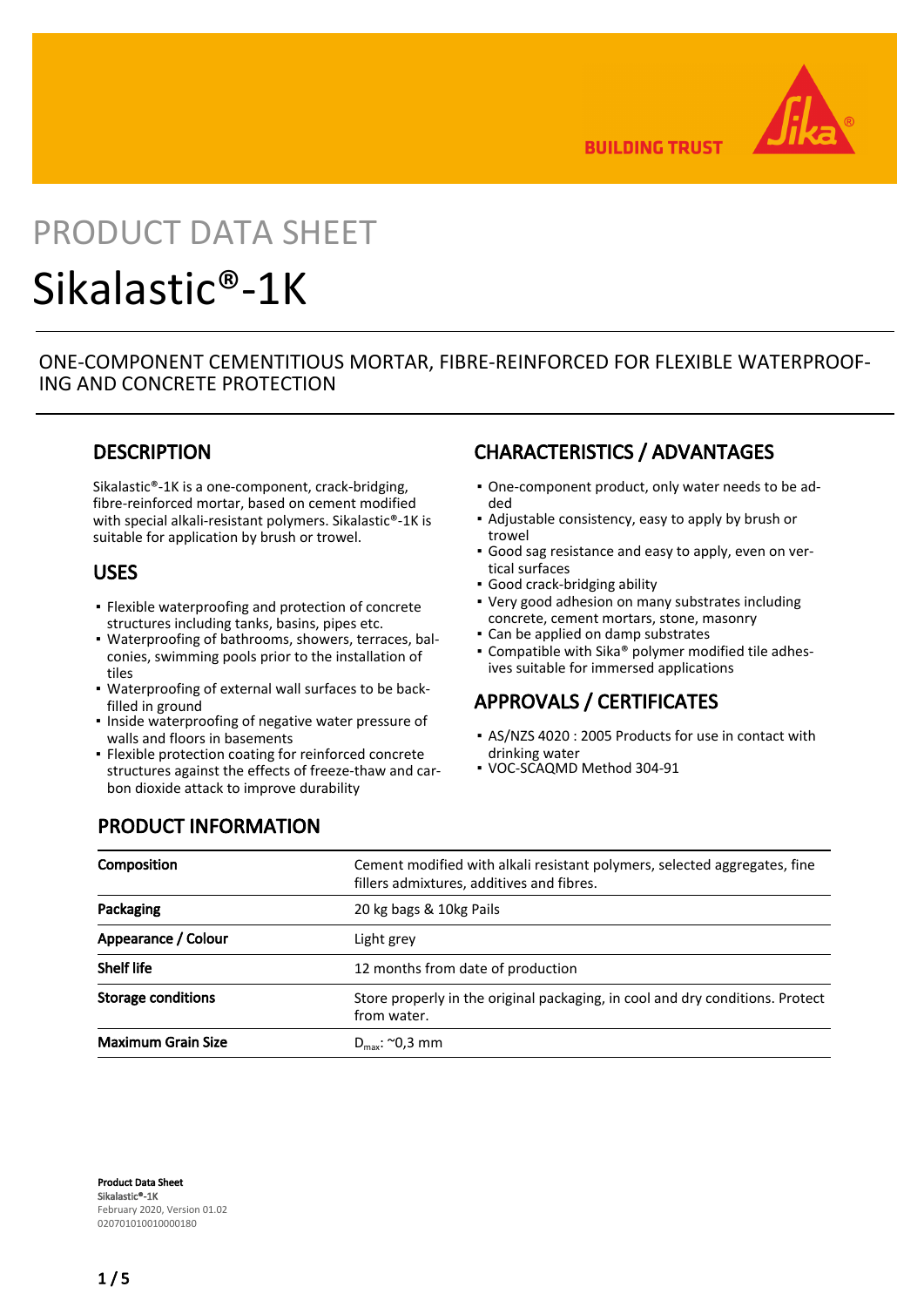| <b>Tensile Adhesion Strength</b>            | $\geq$ 0,8 N/mm <sup>2</sup>                                                                                                                                                            |                    |                              | (EN 1542)        |  |
|---------------------------------------------|-----------------------------------------------------------------------------------------------------------------------------------------------------------------------------------------|--------------------|------------------------------|------------------|--|
|                                             | Value obtained with a total layer thickness of 3 mm in two layers with 22 % water                                                                                                       |                    |                              |                  |  |
|                                             |                                                                                                                                                                                         | <b>Test method</b> | Requirement                  | (EN 14891)       |  |
|                                             | Initial tensile ad-                                                                                                                                                                     | A.6.2              | $\geq$ 0,5 N/mm <sup>2</sup> |                  |  |
|                                             | hesion strength                                                                                                                                                                         |                    |                              |                  |  |
|                                             | Tensile adhesion                                                                                                                                                                        | A.6.3              | $\geq$ 0,5 N/mm <sup>2</sup> |                  |  |
|                                             | strength after                                                                                                                                                                          |                    |                              |                  |  |
|                                             | water contact                                                                                                                                                                           |                    |                              |                  |  |
|                                             | Tensile adhesion                                                                                                                                                                        | A.6.5              | $\geq$ 0,5 N/mm <sup>2</sup> |                  |  |
|                                             | strength after                                                                                                                                                                          |                    |                              |                  |  |
|                                             | heat aging                                                                                                                                                                              |                    |                              |                  |  |
|                                             | Tensile adhesion                                                                                                                                                                        | A.6.6              | $\geq$ 0,5 N/mm <sup>2</sup> |                  |  |
|                                             | strength after                                                                                                                                                                          |                    |                              |                  |  |
|                                             | freeze-thaw                                                                                                                                                                             |                    |                              |                  |  |
|                                             | cycles                                                                                                                                                                                  |                    |                              |                  |  |
|                                             | Tensile adhesion                                                                                                                                                                        | A.6.9              | $\geq$ 0,5 N/mm <sup>2</sup> |                  |  |
|                                             | strength after                                                                                                                                                                          |                    |                              |                  |  |
|                                             |                                                                                                                                                                                         |                    |                              |                  |  |
|                                             | contact with lime                                                                                                                                                                       |                    |                              |                  |  |
|                                             | water                                                                                                                                                                                   |                    |                              |                  |  |
|                                             | Tensile adhesion                                                                                                                                                                        | A.6.7              | $\geq$ 0,5 N/mm <sup>2</sup> |                  |  |
|                                             | strength after                                                                                                                                                                          |                    |                              |                  |  |
|                                             | contact with                                                                                                                                                                            |                    |                              |                  |  |
|                                             | chlorinated water                                                                                                                                                                       |                    |                              |                  |  |
|                                             | Values obtained with a total consumption of 3.6 kg/m <sup>2</sup> in two layers with 30 % water                                                                                         |                    |                              |                  |  |
| <b>Crack Bridging Ability</b>               | (EN 1062-7)<br>> 0,50 mm (Class A 3, +23 °C) <sup>1</sup>                                                                                                                               |                    |                              |                  |  |
|                                             | ≥ 0,75 mm (+23 °C) <sup>2</sup>                                                                                                                                                         |                    |                              | (EN 14891 A.8.2) |  |
|                                             | (EN 14891 A.8.3)<br>≥ 0,75 mm (-5 °C) <sup>2</sup>                                                                                                                                      |                    |                              |                  |  |
|                                             |                                                                                                                                                                                         |                    |                              |                  |  |
|                                             | 1 Value obtained with a total layer thickness of 3 mm in two layers with 22 % water<br>2 Value obtained with a total consumption of 3.6 kg/m <sup>2</sup> in two layers with 30 % water |                    |                              |                  |  |
| <b>Reaction to Fire</b>                     | Euroclass A2                                                                                                                                                                            |                    |                              | (EN 13501-1)     |  |
| <b>Freeze Thaw De-Icing Salt Resistance</b> | $\geq$ 0.8 N/mm <sup>2</sup>                                                                                                                                                            |                    |                              | (EN 13687-1)     |  |
|                                             | Value obtained with a total layer thickness of 3 mm in two layers with 22 % water                                                                                                       |                    |                              |                  |  |
|                                             |                                                                                                                                                                                         |                    |                              |                  |  |
| <b>Permeability to Water Vapour</b>         | (EN ISO 7783-1)<br>Class I (permeable)<br>$S_{D}$ < 5 m                                                                                                                                 |                    |                              |                  |  |
|                                             | Value obtained with a total layer thickness of 3 mm in two layers with 22 % water                                                                                                       |                    |                              |                  |  |
| <b>Capillary Absorption</b>                 | ~0,02 kg/m <sup>2</sup> ·h <sup>0.5</sup><br>(EN 1062-3)                                                                                                                                |                    |                              |                  |  |
|                                             | Value obtained with a total layer thickness of 3 mm in two layers with 22 % water                                                                                                       |                    |                              |                  |  |
| <b>Water Penetration under Pressure</b>     | (EN 12390-8) <sup>2</sup><br>No penetration after 72h at 5.0 bar 1                                                                                                                      |                    |                              |                  |  |
|                                             | No penetration after 7 days at 1.5 bar 3                                                                                                                                                |                    |                              | (EN 14891 A.7)   |  |
|                                             |                                                                                                                                                                                         |                    |                              |                  |  |
|                                             | 1 Value obtained with a total layer thickness of 3 mm in two layers with 22 % water                                                                                                     |                    |                              |                  |  |
|                                             | 2 modified<br>3 Value obtained with a total consumption of 3.6 kg/m <sup>2</sup> in two layers with 30 % water                                                                          |                    |                              |                  |  |
| <b>Water Penetration under Negative</b>     |                                                                                                                                                                                         |                    |                              | (UNI 8298/8)     |  |
| <b>Pressure</b>                             | no penetration after 72h at 2.5 bar                                                                                                                                                     |                    |                              |                  |  |
|                                             | Value obtained with a total layer thickness of 3 mm in two layers with 22% water                                                                                                        |                    |                              |                  |  |
| <b>Permeability to Carbon Dioxide</b>       | $S_{D} \ge 50$ m                                                                                                                                                                        |                    |                              | (EN 1062-6)      |  |
|                                             | Value obtained with a total layer thickness of 3 mm in two layers with 22 % water                                                                                                       |                    |                              |                  |  |

# APPLICATION INFORMATION

| <b>Mixing Ratio</b>         | <b>Application Method</b> | Water dosage                             |  |  |
|-----------------------------|---------------------------|------------------------------------------|--|--|
|                             | By brush                  | $\approx$ 6.0 litres water per 20 kg bag |  |  |
|                             | By trowel                 | $\approx$ 4,4 litres water per 20 kg bag |  |  |
| <b>Fresh Mortar Density</b> | $^{\sim}$ 1,5 kg/l        |                                          |  |  |

Product Data Sheet Sikalastic®-1K February 2020, Version 01.02 020701010010000180



**BUILDING TRUST**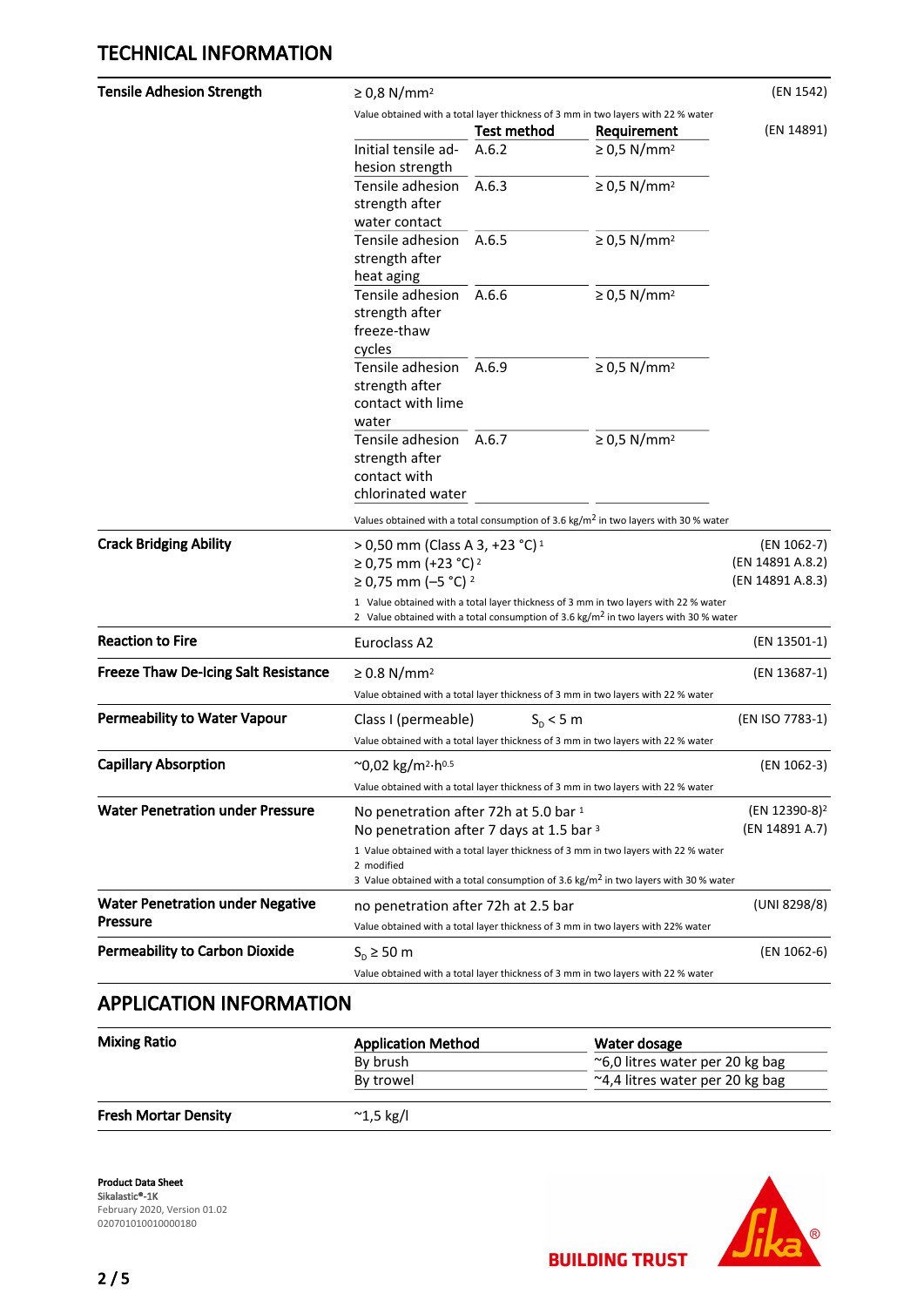| Consumption                       | This depends on the substrate roughness; as a guide: $\approx$ 1,2 kg/m <sup>2</sup> /mm                                                                                         |                    |                    |  |  |
|-----------------------------------|----------------------------------------------------------------------------------------------------------------------------------------------------------------------------------|--------------------|--------------------|--|--|
| <b>Layer Thickness</b>            | 3 mm with constant thickness, applied in minimum 2 layers.<br>Maximum recommended thickness per layer is 2 mm when applied by<br>trowel and 1 mm when applied by brush           |                    |                    |  |  |
| <b>Ambient Air Temperature</b>    | 5 °C min. / 35 °C max.                                                                                                                                                           |                    |                    |  |  |
| <b>Substrate Temperature</b>      | 5 °C min. / 35 °C max.                                                                                                                                                           |                    |                    |  |  |
| Pot Life                          | $\degree$ 30 min at +20 $\degree$ C                                                                                                                                              |                    |                    |  |  |
| <b>Waiting Time / Overcoating</b> | Sikalastic <sup>®</sup> -1K must be completely hardened before over-coating or water<br>contact.<br>Guide for waiting times at the following temperatures:<br>+20 °C<br>$+10 °C$ |                    |                    |  |  |
|                                   | Horizontal coving by<br>tiles                                                                                                                                                    | $~\sim$ 2 days     | $~\sim$ 7 days     |  |  |
|                                   | Vertical covering by<br>tiles                                                                                                                                                    | $\approx$ 2 days   | $~\sim$ 3 days     |  |  |
|                                   | Water emulsion coating                                                                                                                                                           | $~\sim$ 2 days     | $\approx$ 3 days   |  |  |
|                                   | Immersion in water                                                                                                                                                               | $\sim$ 2 days      | $~\sim$ 7 days     |  |  |
|                                   | Contact with drinkable<br>water                                                                                                                                                  | $~^{\sim}$ 15 days | $~^{\sim}$ 15 days |  |  |
|                                   | Times will vary due to ambient and substrate humidity.                                                                                                                           |                    |                    |  |  |

## APPLICATION INSTRUCTIONS

#### SUBSTRATE QUALITY / PRE-TREATMENT

Substrates must be structurally sound, clean, dry and free of all contaminants such as dirt, oil, grease, cement laitance, coatings and other surface treatments etc.

Clean surfaces by blast cleaning, high-pressure waterjetting (400 bar), wire-brushing, grinding etc., in order to remove all previous coatings, any traces of grease, rust, release agents, cement laitance and any other material which could reduce adhesion. All dust deposits from this preparation must also be removed i.e. by vacuum.

Repair concrete substrates, if necessary, with an appropriate cementitious mortar from the Sika Mono-Top® range of repair materials.

The substrate shall be adequately dampened before application. The surface shall not be moist to the touch and shall not be dark matte (saturated surface dry) appearance.

#### MIXING

Sikalastic®-1K can be mixed with a low speed ( $\sim$  500 r/min) hand drill mixer, adding the right quantity of water according to the respective application. Once a homogeneous mix is obtained, continue mixing for 3–4 min. The mortar must be homogeneous and lump free. Do not add any additional water or other ingredients. Each bag must be entirely mixed, to avoid faulty particle size distribution of aggregates contained in the powder component.

#### APPLICATION

Special Requirements: All connections between the substrate and pipe

Product Data Sheet Sikalastic®-1K February 2020, Version 01.02 020701010010000180

entries, plant and equipment, and penetrations, must be sealed and watertight. Joints in concrete, pipes or anywhere else in the structure must also be sealed and made watertight.

Use a coved detail at the floor/wall junctions.

Apply Sikalastic®-1K by:

- **Trowel/spatula: Exerting good and even pressure** onto the substrate;
- Brush/roller: In 2 directions (diagonally opposite / cross-wise);

The optimum waterproofing performance is obtained by applying Sikalastic®-1K by trowel in at least 2 layers, to a total thickness of at least 3 mm.

Application by brush must be undertaken with the maximum attention to uniformly covering the whole surface. The maximum recommended thickness for these methods of application is 1 mm per layer. In these situations, the application of min. 2–3 layers is required (subsequent layers must be applied crosswise).

Wait until the first layer is dry before applying subsequent layers.

The application shall cover the whole surface of the substrate in a uniform thickness.

Sikalastic®-1K cannot be smoothed using float or sponge trowel. It is possible to smooth the surface as soon as the curing of the product is complete by light abrasion techniques.

Joints

At joints or other critical movement areas (for example junctions with vertical surfaces), the waterproofing may be reinforced by Sika® Seal Tape S. It must be applied directly on the fresh first layer and then covered by the second layer of Sikalastic®-1K. Tilling

Ceramic and vitreous tiles may be installed on Sikalastic®-1K using a polymer modified cement based tile ad-



**BUILDING TRUST**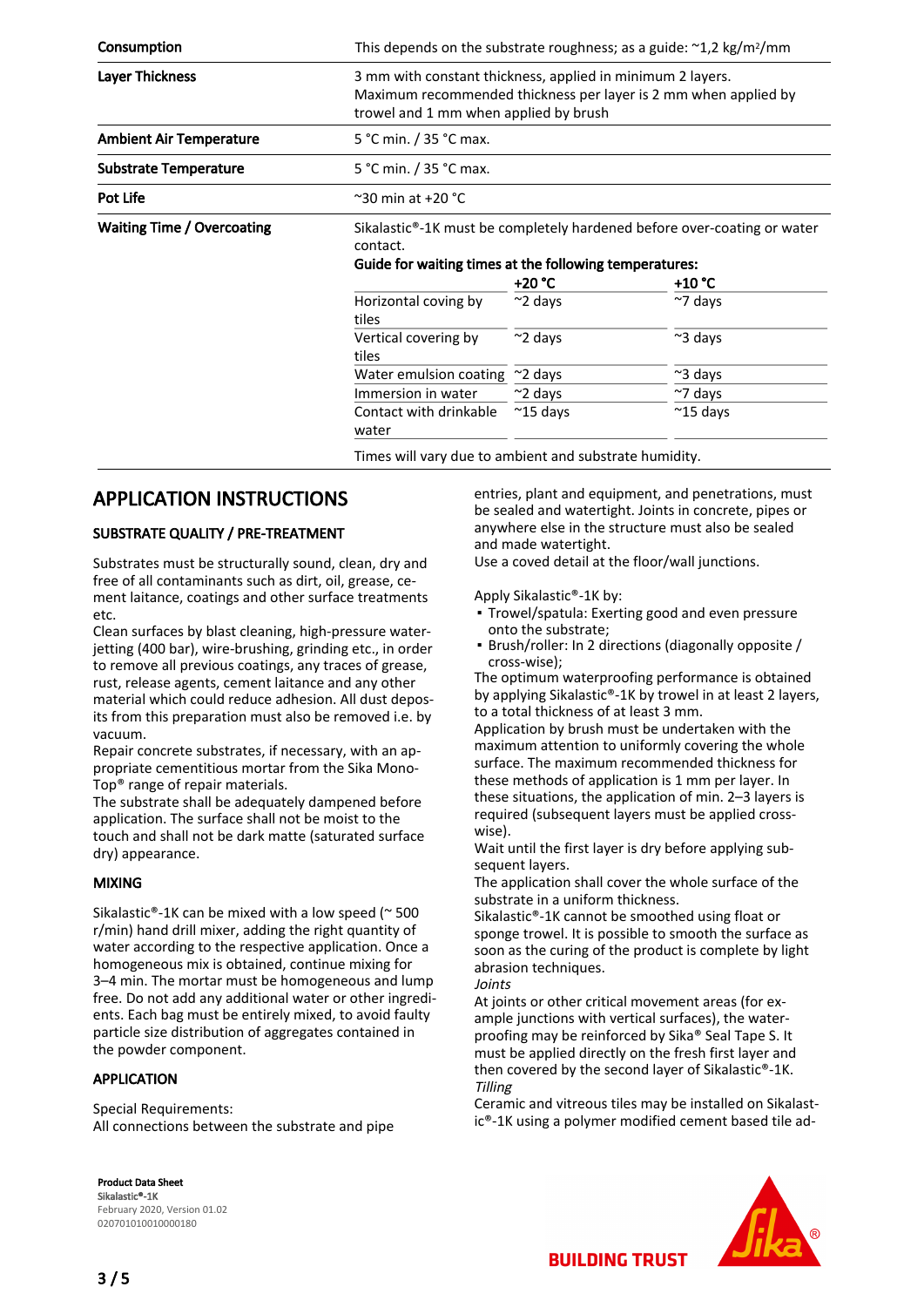hesive in the Sika® CTA® range. All joints and gaps must be sealed.

#### CLEANING OF EQUIPMENT

Tools should be thoroughly cleaned with water before the material has set. Hardened mortar can only be removed mechanically.

## IMPORTANT CONSIDERATIONS

- Sikalastic®-1K shall not be smoothed using a float or trowel.
- Protect from rain for at least 24-48 h after application.
- Avoid direct contact with chlorinated water i.e. in swimming pools, by using suitable protection.
- Avoid application in direct sun light, when rain is im-▪ minent or in strong winds.
- Setting time can be influenced by high relative hu-▪ midity, particularly in closed rooms or basements. The use of adequate ventilation is recommended.
- **Before contact with drinking water, ensure the** Sikalastic®-1K is completely hardened respecting the suggested waiting times and wash carefully to remove dust, loose material or stagnant water, according to local regulations.
- Sikalastic®-1K is permeable to water vapour and does not form a vapour barrier for resin based systems not permeable to gas.
- If a solvent based paint is to be applied on Sikalastic®-1K, carry out preliminary testing in order to ensure the solvents do not attack and damage the waterproofing layer.
- When used in contact with drinking water, ensure Sikalastic®-1K and all associated Sika® products comply with the local regulations for drinking water contact. ▪

# BASIS OF PRODUCT DATA

All technical data stated in this Product Data Sheet are based on laboratory tests. Actual measured data may vary due to circumstances beyond our control.

# LOCAL RESTRICTIONS

Please note that as a result of specific local regulations the declared data for this product may vary from country to country. Please consult the local Product Data Sheet for the exact product data.

**BUILDING TRUST** 

Product Data Sheet Sikalastic®-1K February 2020, Version 01.02 020701010010000180